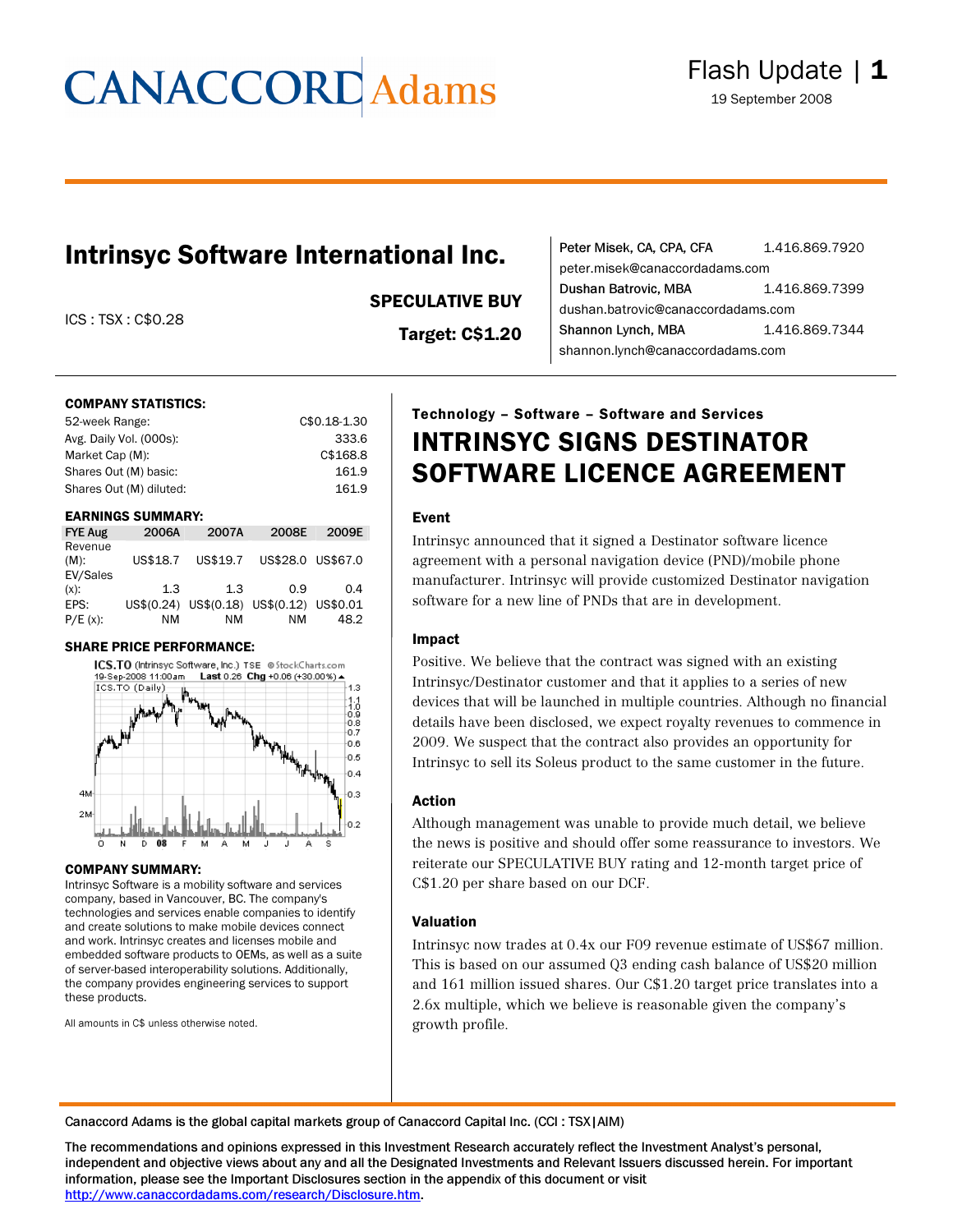#### Investment risks

The main risks to our outlook include the competitive environment intensifying, design wins taking longer than expected to close, design wins not translating into material revenue due to failed device launches, ESG division revenue erosion, and key management leaving the firm. Other risks include litigation, adverse F/X trends, slower-than-expected growth in the mobile device market, faster-than-expected ASP erosion at handset OEM/ODMs pressuring Intrinsyc's ASPs down significantly, and broader macroeconomic forces impacting the market.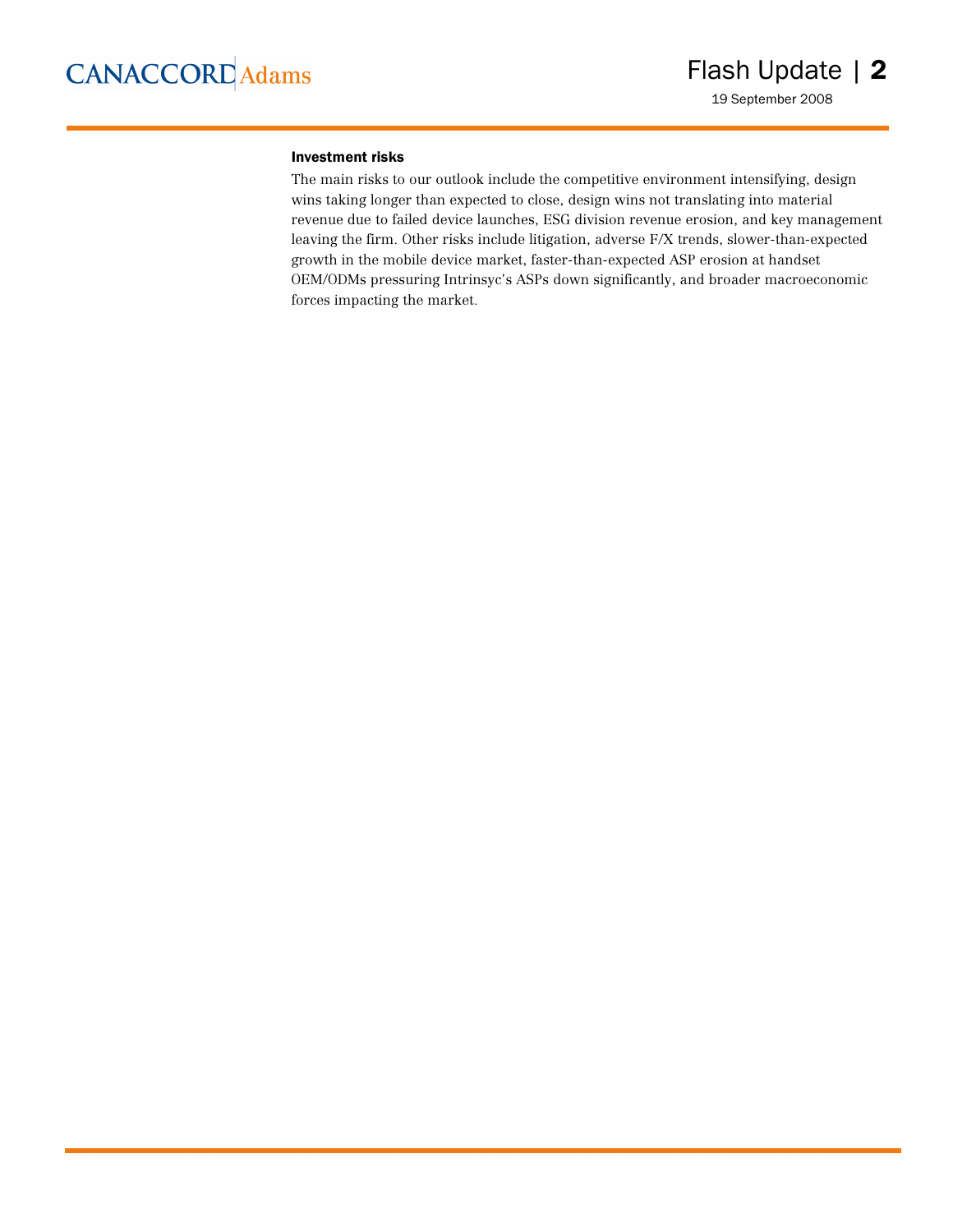## **CANACCORD** Adams

### **APPENDIX: IMPORTANT DISCLOSURES**<br>**Analyst Certification:** Each author

Each authoring analyst of Canaccord Adams whose name appears on the front page of this investment research hereby certifies that (i) the recommendations and opinions expressed in this investment research accurately reflect the authoring analyst's personal, independent and objective views about any and all of the designated investments or relevant issuers discussed herein that are within such authoring analyst's coverage universe and (ii) no part of the authoring analyst's compensation was, is, or will be, directly or indirectly, related to the specific recommendations or views expressed by the authoring analyst in the investment research.

Site Visit: An analyst has visited Intrinsyc's material operations in Vancouver, BC, Canada. No payment or reimbursement was received from the issuer for the related travel costs.

#### Price Chart:\*



\* Price charts assume event 1 indicates initiation of coverage or the beginning of the measurement period.

| <b>Distribution of Ratings:</b> |                                                                                                                                                                                                                                                                                                 | Coverage Universe |        | IB Clients |                                                                                                                 |
|---------------------------------|-------------------------------------------------------------------------------------------------------------------------------------------------------------------------------------------------------------------------------------------------------------------------------------------------|-------------------|--------|------------|-----------------------------------------------------------------------------------------------------------------|
| Global Stock Ratings            | Rating                                                                                                                                                                                                                                                                                          | #                 | %      | %          |                                                                                                                 |
| (as of 2 September 2008)        | Buy                                                                                                                                                                                                                                                                                             | 367               | 63.2%  | 36.5%      |                                                                                                                 |
|                                 | Speculative Buy                                                                                                                                                                                                                                                                                 | 55                | 9.5%   | 61.8%      |                                                                                                                 |
|                                 | Hold                                                                                                                                                                                                                                                                                            | 136               | 23.4%  | 17.6%      |                                                                                                                 |
|                                 | Sell                                                                                                                                                                                                                                                                                            | 23                | 4.0%   | 8.7%       |                                                                                                                 |
|                                 |                                                                                                                                                                                                                                                                                                 | 581               | 100.0% |            |                                                                                                                 |
| System:                         | HOLD: The stock is expected to generate risk-adjusted returns of 0-10% during the next 12 months.<br>SELL: The stock is expected to generate negative risk-adjusted returns during the next 12 months.<br>NOT RATED: Canaccord Adams does not provide research coverage of the relevant issuer. |                   |        |            |                                                                                                                 |
|                                 | "Risk-adjusted return" refers to the expected return in relation to the amount of risk associated with the                                                                                                                                                                                      |                   |        |            |                                                                                                                 |
|                                 | designated investment or the relevant issuer.                                                                                                                                                                                                                                                   |                   |        |            |                                                                                                                 |
| <b>Risk Qualifier:</b>          | criteria. Investments in the stock may result in material loss.                                                                                                                                                                                                                                 |                   |        |            | <b>SPECULATIVE:</b> Stocks bear significantly higher risk that typically cannot be valued by normal fundamental |

#### Canaccord Adams Research Disclosures as of 19 September 2008

| $\omega$ ompany                                | Disclosure |
|------------------------------------------------|------------|
| Intrinsyc<br>lnc.<br>International<br>Software | 11 L.<br>ູ |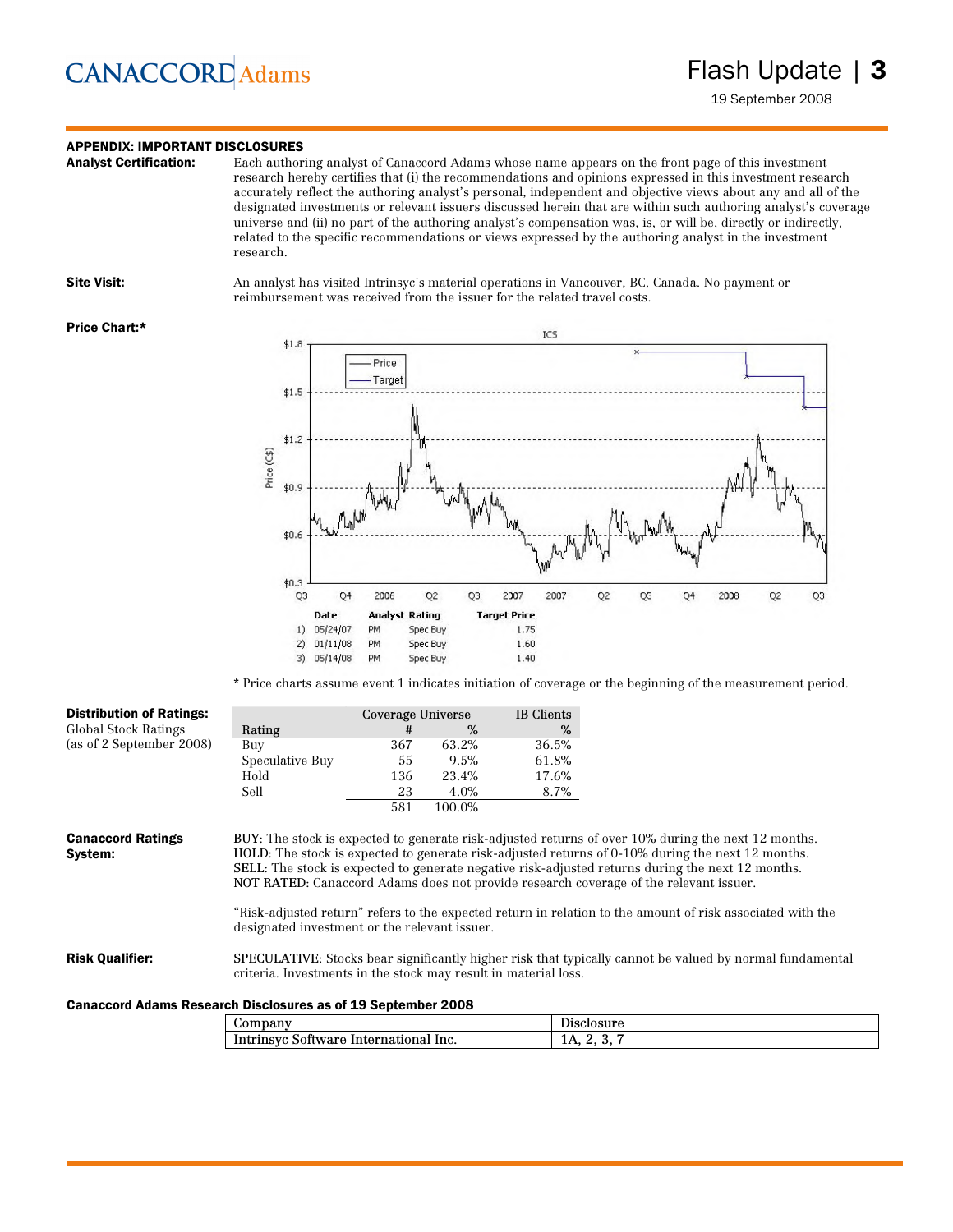## **CANACCORD** Adams

### Flash Update | 4

19 September 2008

**1** The relevant issuer currently is, or in the past 12 months was, a client of Canaccord Adams or its affiliated companies. During this period, Canaccord Adams or its affiliated companies provided the following services to the relevant issuer: A. investment banking services. B. non-investment banking securities-related services. C. non-securities related services. 2 In the past 12 months, Canaccord Adams or its affiliated companies have received compensation for Corporate Finance/Investment Banking services from the relevant issuer. **3** In the past 12 months, Canaccord Adams or any of its affiliated companies have been lead manager, co-lead manager or co-manager of a public offering of securities of the relevant issuer or any publicly disclosed offer of securities of the relevant issuer or in any related derivatives. 4 Canaccord Adams acts as corporate broker for the relevant issuer and/or Canaccord Adams or any of its affiliated companies may have an agreement with the relevant issuer relating to the provision of Corporate Finance/Investment Banking services. 5 Canaccord Adams or any of its affiliated companies is a market maker or liquidity provider in the securities of the relevant issuer or in any related derivatives. 6 In the past 12 months, Canaccord Adams, its partners, affiliated companies, officers or directors, or any authoring analyst involved in the preparation of this investment research has provided services to the relevant issuer for remuneration, other than normal course investment advisory or trade execution services. 7 Canaccord Adams intends to seek or expects to receive compensation for Corporate Finance/Investment Banking services from the relevant issuer in the next six months. 8 The authoring analyst, a member of the authoring analyst's household, or any individual directly involved in the preparation of this investment research, has a long position in the shares or derivatives, or has any other financial interest in the relevant issuer, the value of which increases as the value of the underlying equity increases. **9** The authoring analyst, a member of the authoring analyst's household, or any individual directly involved in the preparation of this investment research, has a short position in the shares or derivatives, or has any other financial interest in the relevant issuer, the value of which increases as the value of the underlying equity decreases. **10** Those persons identified as the author(s) of this investment research, or any individual involved in the preparation of this investment research, have purchased/received shares in the relevant issuer prior to a public offering of those shares, and such person's name and details are disclosed above. 11 A partner, director, officer, employee or agent of Canaccord Adams and its affiliated companies, or a member of his/her household, is an officer, or director, or serves as an advisor or board member of the relevant issuer and/or one of its subsidiaries, and such person's name is disclosed above. 12 As of the month end immediately preceding the date of publication of this investment research, or the prior month end if publication is within 10 days following a month end, Canaccord Adams or its affiliate companies, in the aggregate, beneficially owned 1% or more of any class of the total issued share capital or other common equity securities of the relevant issuer or held any other financial interests in the relevant issuer which are significant in relation to the investment research (as disclosed above). 13 As of the month end immediately preceding the date of publication of this investment research, or the prior month end if publication is within 10 days following a month end, the relevant issuer owned 1% or more of any class of the total issued share capital in Canaccord Adams or any of its affiliated companies. **14** Other specific disclosures as described above. Canaccord Adams is the business name used by certain subsidiaries of Canaccord Capital Inc., including

Canaccord Adams Inc., Canaccord Adams Limited, and Canaccord Adams, a division of Canaccord Capital Corporation. Clients of Canaccord Adams, in the past 12 months, may have been clients of Canaccord Capital Corporation, Canaccord Capital (Europe) Limited, Canaccord Capital Corporation USA Inc., and/or Adams Harkness Financial Group Ltd.

The authoring analysts who are responsible for the preparation of this investment research are employed by Canaccord Adams, a securities broker-dealer with principal offices located in Vancouver, Calgary, Toronto, Montreal (all Canada), Boston, New York, San Francisco (all US) and London (UK).

In the event that this is compendium investment research (covering six or more relevant issuers), Canaccord Adams and its affiliated companies may choose to provide specific disclosures of the subject companies by reference, as well as its policies and procedures regarding the dissemination of investment research. To access this material or for more information, please send a request to Canaccord Adams Research, Attn: Disclosures, P.O. Box 10337 Pacific Centre, 2200-609 Granville Street, Vancouver, BC, Canada V7Y 1H2 or [disclosures@canaccordadams.com.](mailto:disclosures@canaccordadams.com)

The authoring analysts who are responsible for the preparation of this investment research have received (or will receive) compensation based upon (among other factors) the Corporate Finance/Investment Banking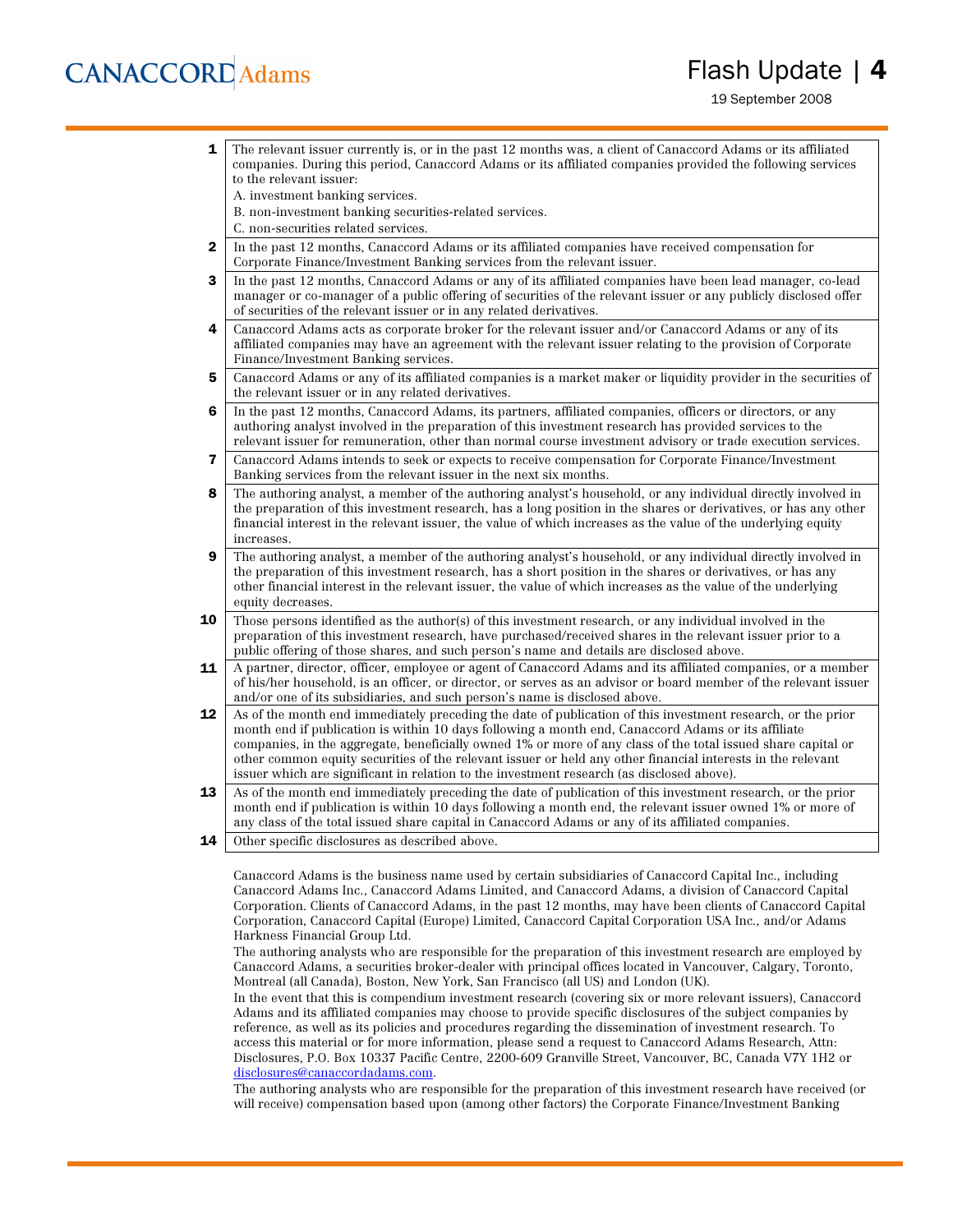|                                                | revenues and general profits of Canaccord Adams. However, such authoring analysts have not received, and<br>will not receive, compensation that is directly based upon or linked to one or more specific Corporate<br>Finance/Investment Banking activities, or to recommendations contained in the investment research.<br>Canaccord Adams and its affiliated companies may have a Corporate Finance/Investment Banking or other<br>relationship with the company that is the subject of this investment research and may trade in any of the<br>designated investments mentioned herein either for their own account or the accounts of their customers, in<br>good faith or in the normal course of market making. Accordingly, Canaccord Adams or their affiliated<br>companies, principals or employees (other than the authoring analyst(s) who prepared this investment<br>research) may at any time have a long or short position in any such designated investments, Related<br>designated investments or in options, futures or other derivative instruments based thereon.<br>Some regulators require that a firm must establish, implement and make available a policy for managing<br>conflicts of interest arising as a result of publication or distribution of investment research. This investment<br>research has been prepared in accordance with Canaccord Adams' policy on managing conflicts of interest,<br>and information barriers or firewalls have been used where appropriate. Canaccord Adams' policy is<br>available upon request.<br>The information contained in this investment research has been compiled by Canaccord Adams from sources<br>believed to be reliable, but (with the exception of the information about Canaccord Adams) no representation<br>or warranty, express or implied, is made by Canaccord Adams, its affiliated companies or any other person<br>as to its fairness, accuracy, completeness or correctness. Canaccord Adams has not independently verified<br>the facts, assumptions, and estimates contained herein. All estimates, opinions and other information<br>contained in this investment research constitute Canaccord Adams' judgement as of the date of this<br>investment research, are subject to change without notice and are provided in good faith but without legal<br>responsibility or liability.<br>Canaccord Adams salespeople, traders, and other professionals may provide oral or written market<br>commentary or trading strategies to our clients and our proprietary trading desk that reflect opinions that are<br>contrary to the opinions expressed in this investment research. Canaccord Adams' affiliates, proprietary<br>trading desk, and investing businesses may make investment decisions that are inconsistent with the<br>recommendations or views expressed in this investment research.<br>This investment research is provided for information purposes only and does not constitute an offer or<br>solicitation to buy or sell any designated investments discussed herein in any jurisdiction where such offer or<br>solicitation would be prohibited. As a result, the designated investments discussed in this investment<br>research may not be eligible for sale in some jurisdictions. This investment research is not, and under no |
|------------------------------------------------|------------------------------------------------------------------------------------------------------------------------------------------------------------------------------------------------------------------------------------------------------------------------------------------------------------------------------------------------------------------------------------------------------------------------------------------------------------------------------------------------------------------------------------------------------------------------------------------------------------------------------------------------------------------------------------------------------------------------------------------------------------------------------------------------------------------------------------------------------------------------------------------------------------------------------------------------------------------------------------------------------------------------------------------------------------------------------------------------------------------------------------------------------------------------------------------------------------------------------------------------------------------------------------------------------------------------------------------------------------------------------------------------------------------------------------------------------------------------------------------------------------------------------------------------------------------------------------------------------------------------------------------------------------------------------------------------------------------------------------------------------------------------------------------------------------------------------------------------------------------------------------------------------------------------------------------------------------------------------------------------------------------------------------------------------------------------------------------------------------------------------------------------------------------------------------------------------------------------------------------------------------------------------------------------------------------------------------------------------------------------------------------------------------------------------------------------------------------------------------------------------------------------------------------------------------------------------------------------------------------------------------------------------------------------------------------------------------------------------------------------------------------------------------------------------------------------------------------------------------------------------------------------------------------------------------------------------------------------------------------------------------------------------------------------------------------------------------------------------------------------------------------------------------------------------------------------------------------------------------------------------------------------------------------------------------------------------------------------------|
|                                                | circumstances should be construed as, a solicitation to act as a securities broker or dealer in any jurisdiction<br>by any person or company that is not legally permitted to carry on the business of a securities broker or<br>dealer in that jurisdiction. This material is prepared for general circulation to clients and does not have<br>regard to the investment objectives, financial situation or particular needs of any particular person. Investors<br>should obtain advice based on their own individual circumstances before making an investment decision. To<br>the fullest extent permitted by law, none of Canaccord Adams, its affiliated companies or any other person<br>accepts any liability whatsoever for any direct or consequential loss arising from or relating to any use of the<br>information contained in this investment research.                                                                                                                                                                                                                                                                                                                                                                                                                                                                                                                                                                                                                                                                                                                                                                                                                                                                                                                                                                                                                                                                                                                                                                                                                                                                                                                                                                                                                                                                                                                                                                                                                                                                                                                                                                                                                                                                                                                                                                                                                                                                                                                                                                                                                                                                                                                                                                                                                                                                                |
| <b>For Canadian Residents:</b>                 | This Investment Research has been approved by Canaccord Adams, a division of Canaccord Capital<br>Corporation, which accepts responsibility for this Investment Research and its dissemination in Canada.<br>Canadian clients wishing to effect transactions in any Designated Investment discussed should do so through<br>a qualified salesperson of Canaccord Adams, a division of Canaccord Capital Corporation in their particular<br>jurisdiction.                                                                                                                                                                                                                                                                                                                                                                                                                                                                                                                                                                                                                                                                                                                                                                                                                                                                                                                                                                                                                                                                                                                                                                                                                                                                                                                                                                                                                                                                                                                                                                                                                                                                                                                                                                                                                                                                                                                                                                                                                                                                                                                                                                                                                                                                                                                                                                                                                                                                                                                                                                                                                                                                                                                                                                                                                                                                                             |
| <b>For United Kingdom</b><br><b>Residents:</b> | This investment research complies with the Financial Services Authority's Handbook chapter on Conduct of<br>Business and is approved by Canaccord Adams Limited, which is authorized and regulated by the Financial<br>Services Authority, in connection with its distribution in the United Kingdom. This material is not for<br>distribution in the United Kingdom to retail clients, as defined under the rules of the Financial Services<br>Authority. Canaccord Adams Limited accepts responsibility for this investment research and its dissemination<br>in the United Kingdom. The information contained in this investment research is only intended for<br>distribution in the UK to persons who qualify as professional clients or eligible counterparties, as defined<br>under the rules of the Financial Services Authority.                                                                                                                                                                                                                                                                                                                                                                                                                                                                                                                                                                                                                                                                                                                                                                                                                                                                                                                                                                                                                                                                                                                                                                                                                                                                                                                                                                                                                                                                                                                                                                                                                                                                                                                                                                                                                                                                                                                                                                                                                                                                                                                                                                                                                                                                                                                                                                                                                                                                                                            |
| <b>For United States</b><br><b>Residents:</b>  | Canaccord Adams Inc., a US registered broker-dealer, accepts responsibility for this Investment Research and<br>its dissemination in the United States. This Investment Research is intended for distribution in the United<br>States only to certain US institutional investors. US clients wishing to effect transactions in any Designated<br>Investment discussed should do so through a qualified salesperson of Canaccord Adams Inc.                                                                                                                                                                                                                                                                                                                                                                                                                                                                                                                                                                                                                                                                                                                                                                                                                                                                                                                                                                                                                                                                                                                                                                                                                                                                                                                                                                                                                                                                                                                                                                                                                                                                                                                                                                                                                                                                                                                                                                                                                                                                                                                                                                                                                                                                                                                                                                                                                                                                                                                                                                                                                                                                                                                                                                                                                                                                                                           |
| <b>For European Residents:</b>                 | If this Investment Research is intended for disclosure in any jurisdiction other than the United Kingdom, the<br>US or Canada, then the relevant rules and regulatory requirements of that jurisdiction will apply.                                                                                                                                                                                                                                                                                                                                                                                                                                                                                                                                                                                                                                                                                                                                                                                                                                                                                                                                                                                                                                                                                                                                                                                                                                                                                                                                                                                                                                                                                                                                                                                                                                                                                                                                                                                                                                                                                                                                                                                                                                                                                                                                                                                                                                                                                                                                                                                                                                                                                                                                                                                                                                                                                                                                                                                                                                                                                                                                                                                                                                                                                                                                  |